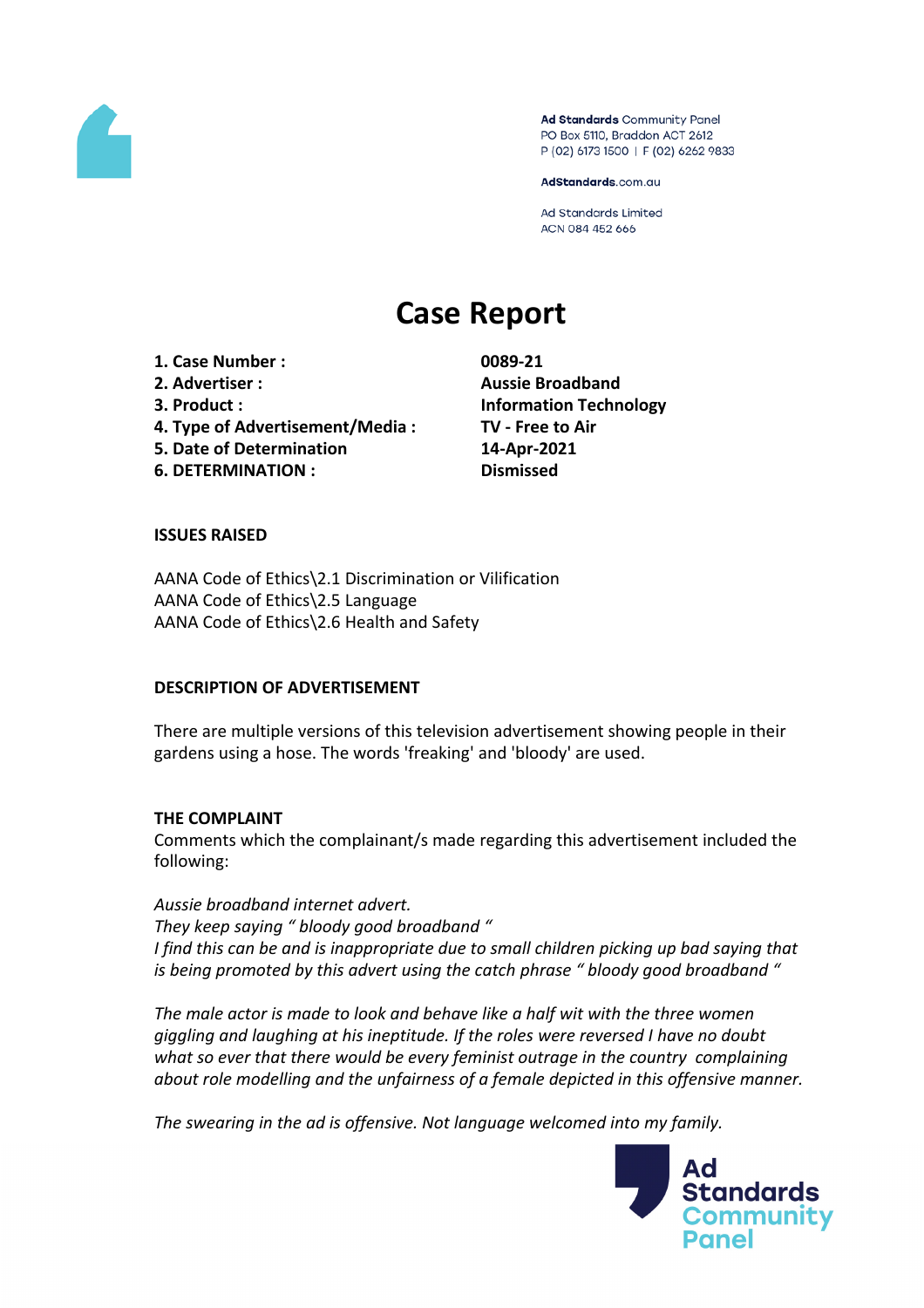

*There is a shot showing the woman being lifted into the air whilst holding the hose. The one where you can just see her feet as they lift off the ground looks like she is struggling and doesn't want to be off the ground. It is very similar to images of people's feet when they are being hanged. This could be a trigger for people dealing with/struggling with suicidal thoughts, or that have had any loved ones take their life in such a way.*

*I am offended and object to the use of bad language. Eg. Bloody good, freaking.*

*I am a teacher of Infants children (Prep to Year 2) and I am concerned about the swearing in the current Aussie Broadband ad. At school, if a child uses the word "bloody" or "fricking" it is considered that the child is swearing. Children are not permitted to swear and swearing results in consequences. This ad uses the word "bloody" twice and the word is also written as part of a slogan. The word "fricking" is also used once. I object to the normalising of the word "bloody" which is generally considered in society to be swearing. For example, using the word "bloody" in reference to someone is abusive. I don't think it is necessary, polite or positive for this word to be used in an ad that is broadcast numerous times during hours when children are watching. If children can't use this word at school, why is it permitted to be used freely in a prime time ad? I object to the use of this word because it has negative and abusive connotations and challenge Aussie Broadband that they are better than this.*

*I object to the use of word of "bloody" used within the advertising. It is used at least 2 times which is not necessary. The word is wrongly used. Children is awake , watching TV at that time of the night.*

*The advertisers key message is that they are wholly Australian based. Whilst that is not an issue they also make comment about the fact they do not use overseas call centres. The implication is that these overseas call centres are undesirable. The only conclusion is that this is inherently racist to these people that work in off shore call centres as the advertiser is trying to advertisers the message that it is better to deal with a locally based call centre. One of the advertising standards rules are that ads cannot vilify or be racist in nature. Whilst not overtly stated it is clear that this advert is playing into commonly held racist views of overseas call centres.*

# **THE ADVERTISER'S RESPONSE**

Comments which the advertiser made in response to the complainant/s regarding this advertisement include the following:

*In response to your letter about complaints under Case reference number: 0089-21*

*We have addressed each part of Section 2 of the AANA Code of Ethics below:*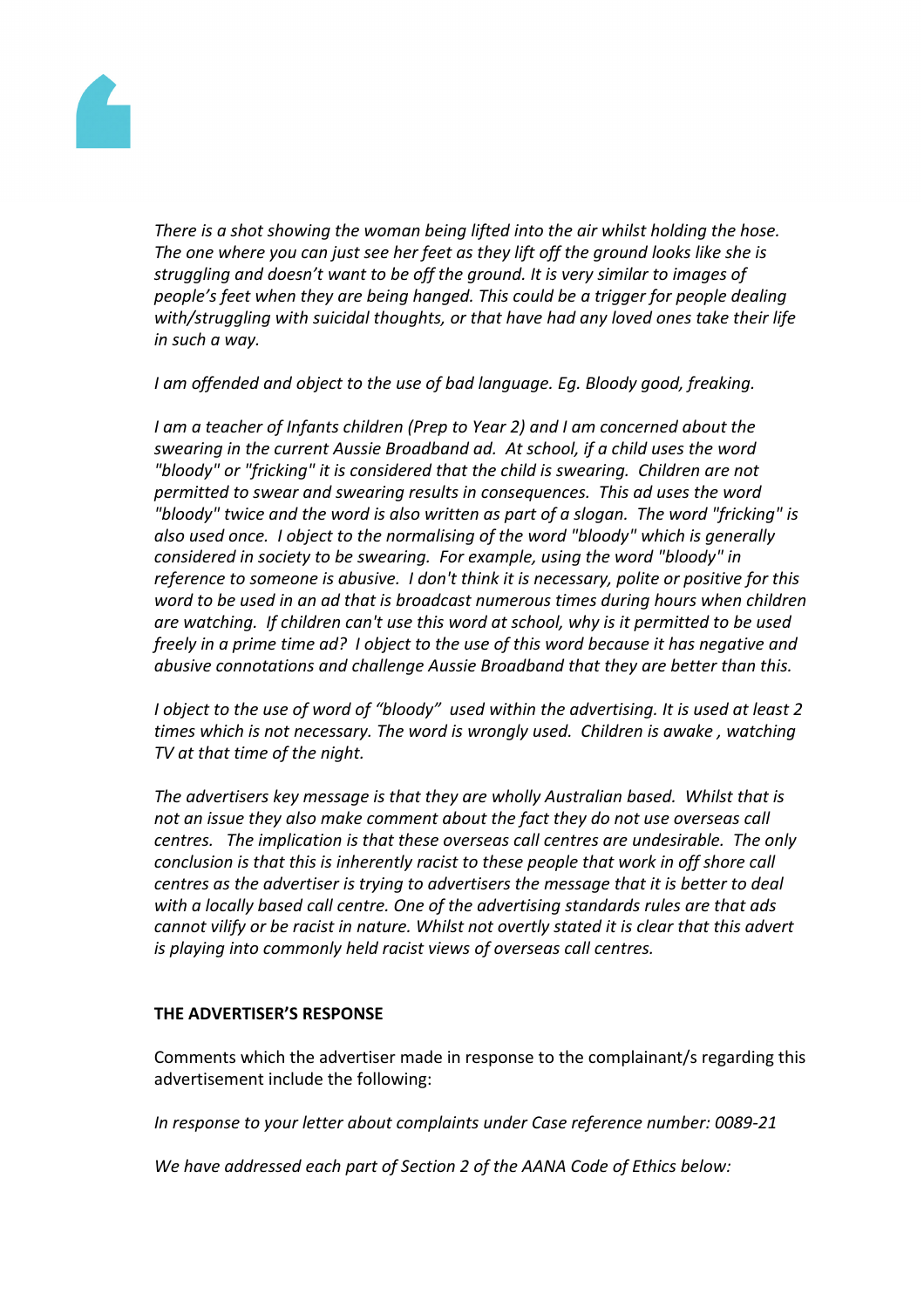

*2.1 Advertising or Marketing Communications shall not portray people or depict material in a way which discriminates against or vilifies a person or section of the community on account of race, ethnicity, nationality, gender, age, sexual preference, religion, disability, mental illness or political belief.*

## *Our response:*

*We believe that we aren't infringing on 2.1 as our advertising doesn't depict any discrimination against or vilification of any person or section of the community on account of race, ethnicity, nationality, gender, age, sexual preference, religion, disability, mental illness or political belief.*

*There are two sets of neigbours watering their gardens with one set of neighbours using a hose with a lot of water flowing through at a fast pace and the other neighbours hose with a small amount of water coming through. The ad is an indication of the internet speeds that you could get with Aussie Broadband compared to the others. There is nothing in the ad focusing on any of the above traits of the people in the ad to suggest any kind of differences between them. The only difference is the amount of actors on each side there is a family on one side made up of 2 females and a male and one male on the other side. Nothing indicates that any of them are of any particular race, ethnicity, nationality, age, sexual preference, religion, disability, mental illness or political belief.*

*2.2 Advertising or marketing communications should not employ sexual appeal in a manner which is exploitative and degrading of any individual or group of people.*

# *Our response:*

*We believe that we aren't infringing on Section 2.2 as there is nothing sexual in our advertising, in fact is quite wholesome. No one is naked or even semi naked. It is based around families doing their gardens. No underwear is shown everyone is fully dressed.*

*2.3 Advertising or Marketing Communications shall not present or portray violence unless it is justifiable in the context of the product or service advertised.*

#### *Our response:*

*We believe that we aren't infringing on Section 2.3 as there is nothing violent in our advertising, it depicts neighbours being helpful. The neighbour with the greener garden tells the neighbour with the brown lawn how to get a better service to then enable him to have a green garden. This is reflective of one neighbour helping the other to get better internet by joining Aussie Broadband.*

*There is no indication in the advertising that we are encouraging people to commit suicide, there were concerns about this in one of the complaints due to the woman being lifted off the ground by a powerful hose, in no way is she depicted as being worried, concerned or suicidal, in fact she appears surprised and excited and how fast and powerful it is, she is smiling while that is happening.*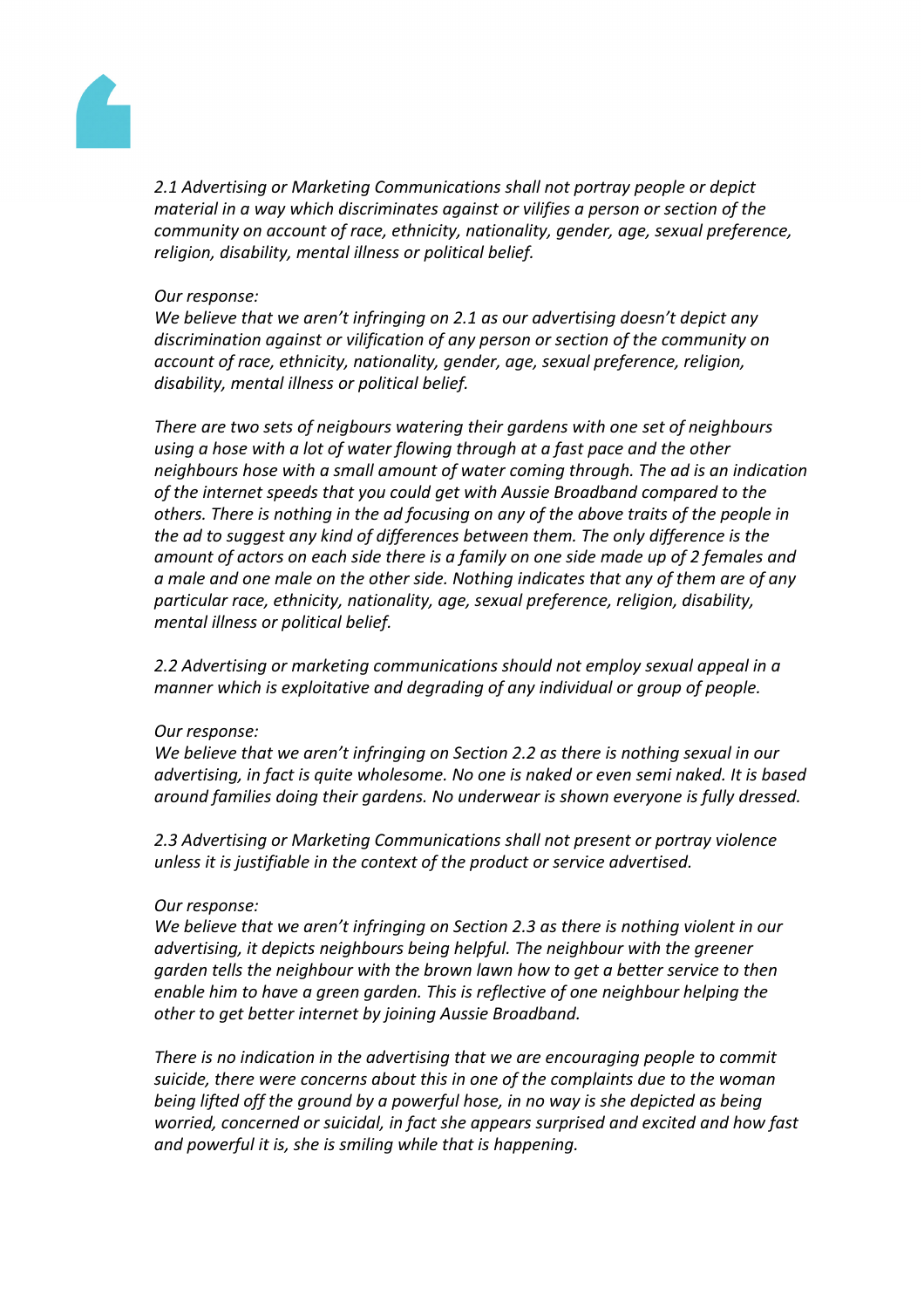

*There are no guns, weapons, blood or anything anywhere near that, again it is quite a wholesome ad.*

*2.4 Advertising or Marketing Communications shall treat sex, sexuality and nudity with sensitivity to the relevant audience.*

# *Our response:*

*We believe that we aren't infringing on Section 2.4 as there is nothing sexual in our advertising, in fact is quite wholesome. No one is naked or even semi naked. It is based around families doing their gardens. No underwear is shown everyone is fully dressed.*

*2.5 Advertising or Marketing Communications shall only use language which is appropriate in the circumstances (including appropriate for the relevant audience and medium). Strong or obscene language shall be avoided.*

#### *Our response:*

*We believe that we aren't infringing on Section 2.5 as there are no strong swear words in our advertising but there has been some contention around the words 'bloody' and 'freakin' with regards to the word bloody, Bloody has always been a very common part of Australian speech and has not been considered profane there for some time. While some may find the word offensive it is not intended that way, it is intended to emphasise how good the internet is with Aussie Broadband, our advertising has also been given a G rating by ClearAds, a copy of which is attached.*

*With regard to the word 'freakin' it seems that some people have confused it with the word 'frickin' or 'friggin' which we certainly aren't using. We are simply using freakin as a replacement word for extremely, as an example "That's a freakin fast car".*

*2.6 Advertising or Marketing Communications shall not depict material contrary to Prevailing Community Standards on health and safety.*

# *Our response:*

*We believe that we aren't infringing on Section 2.6 as there is nothing dangerous or harmful in our advertising, as previously stated our advertising is quite wholesome. We don't promote dangerous or harmful practices.*

*Section 2.7 requires that advertising must be clearly distinguishable as such.*

#### *Our response:*

*We believe that we aren't infringing on Section 2.7 as the advertisement is clearly advertising our company and the products that we offer.*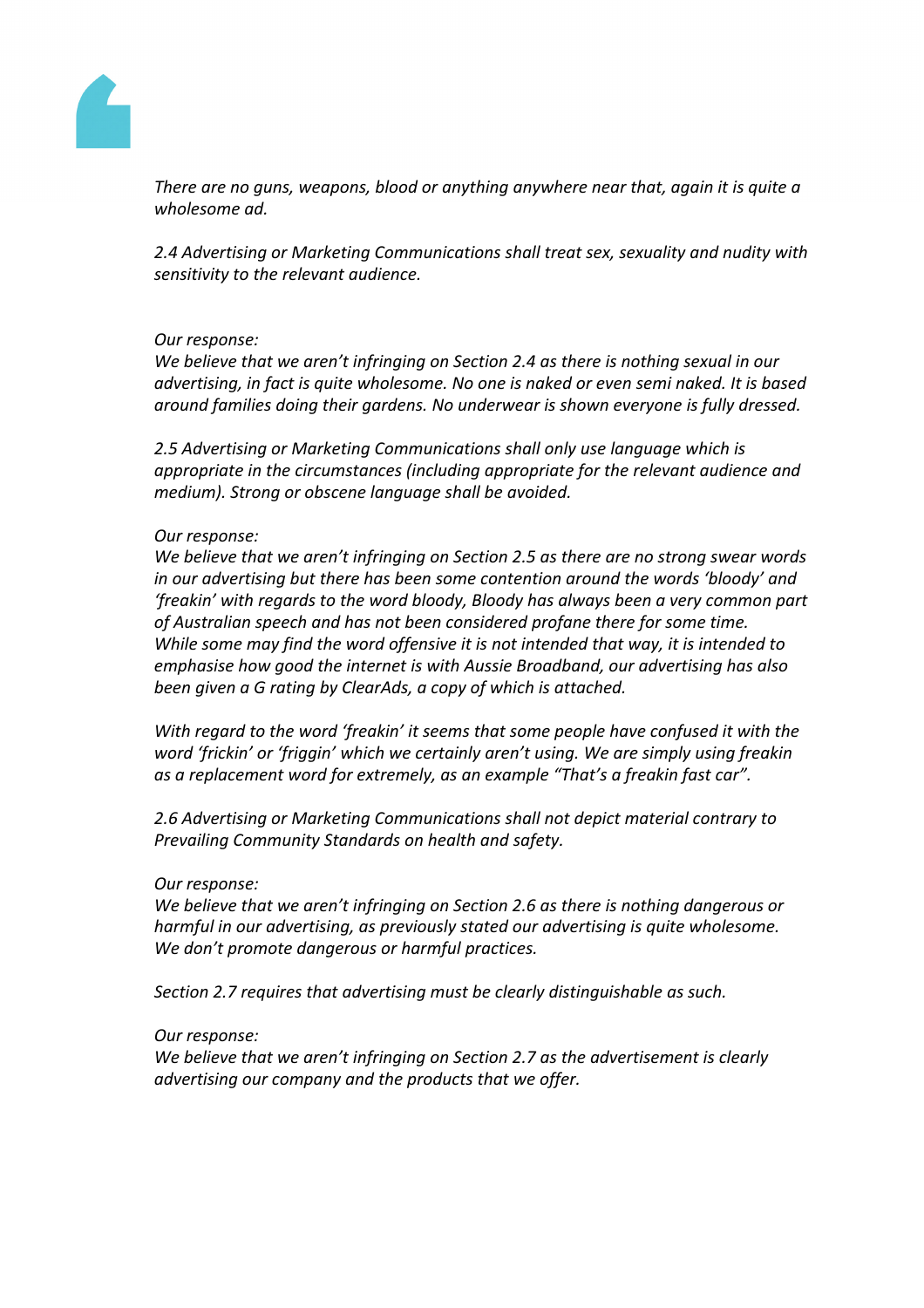

## **THE DETERMINATION**

The Ad Standards Community Panel (Panel) considered whether the advertisement breaches Section 2 of the AANA Code of Ethics (the Code).

The Panel noted the complainants' concerns that the advertisement:

- Uses language such as "bloody" and "freakin'" which is offensive and inappropriate for children
- Is offensive to men by the depiction of the man having trouble with his hose
- Is racist due to the statement regarding "Australian call centres"
- Depicts material suggestive of suicide.

The Panel viewed the advertisement and noted the advertiser's response.

**Section 2.1: Advertising or Marketing Communication shall not portray people or depict material in a way which discriminates against or vilifies a person or section of the community on account of race, ethnicity, nationality, gender, age, sexual preference, religion, disability, mental illness or political belief.**

The Panel noted the AANA Practice Note which provides guidance on the meaning of: Discrimination - unfair or less favourable treatment Vilification - humiliates, intimidates, incites hatred, contempt or ridicule Gender - male, female or trans-gender characteristics Race – viewed broadly this term includes colour, descent or ancestry, ethnicity, nationality, and includes, for example, ideas of ethnicity covering people of Jewish or Muslim origin.

Does the advertisement portray material in a way which discriminates against or vilifies a person on account of gender?

The Panel noted the complainant's concern that the man in the advertisement is depicted in a manner which suggests he is less intelligent than his female neighbour.

The Panel noted that there are several versions of the advertisement, one of which shows the man spraying himself in the face with his hose and the woman trying to contain her laughter.

The Panel considered that the woman laughing at the man was not related to his gender, but rather due to him spraying himself in the face with the hose. The Panel noted that in other versions of the advertisement the woman is shown to have a husband that is also depicted.

The Panel considered that while the man is shown to be grubby, he is clearly working in his garden and this depiction is not a suggestion that all men are dirty.

The Panel considered that this scenario is not a comment on the value of the man in the advertisement, or men in general.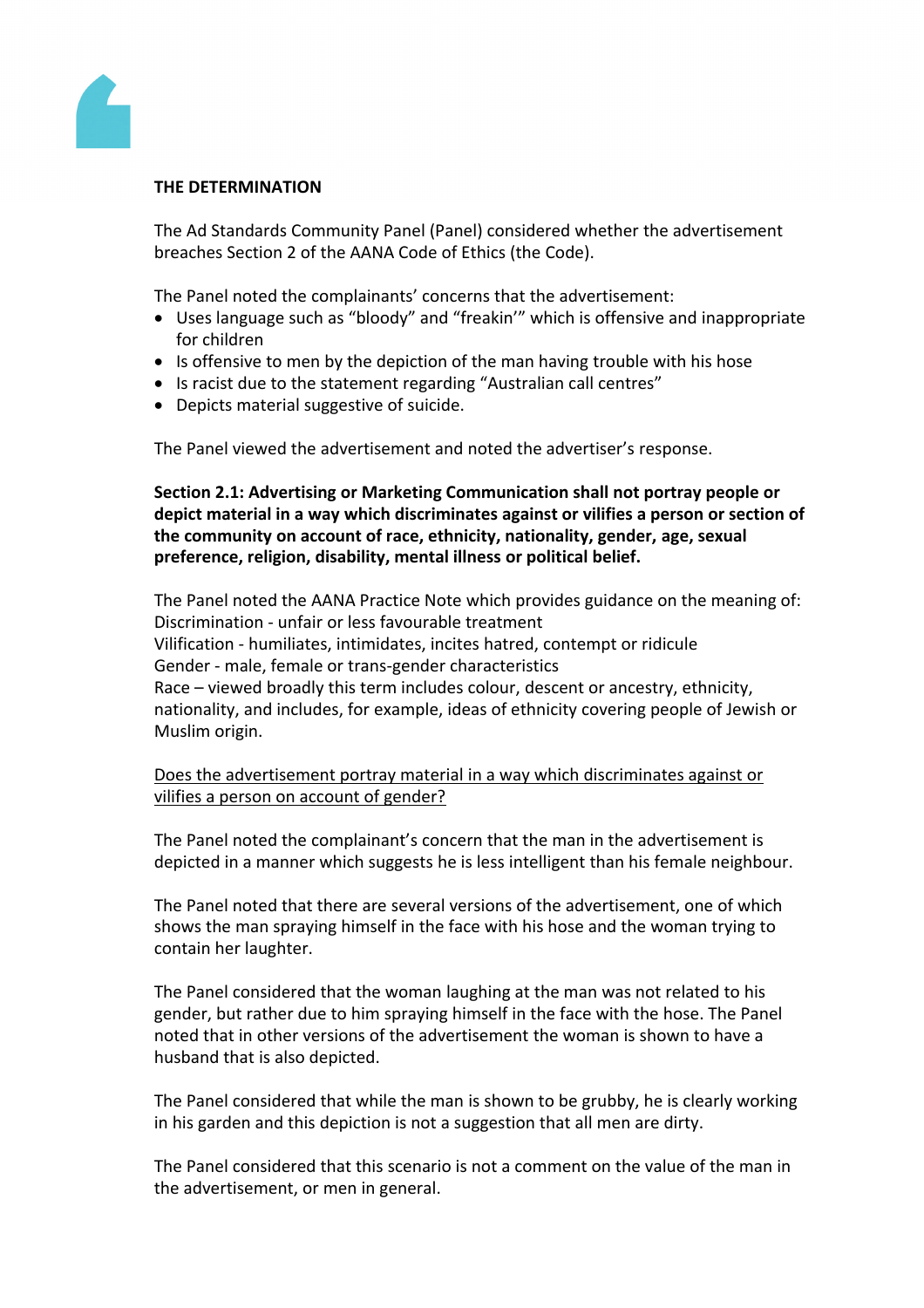

The Panel considered that the gender of the man is not referred to in any way, and there is no suggestion that his depiction as a man struggling with his water pressure is related to his gender.

The Panel considered that the content of the advertisement did not show the man to receive unfair or less favourable treatment because of his gender, and did not humiliate, intimidate or incite hatred, contempt or ridicule of the man because of his gender.

Does the advertisement portray material in a way which discriminates against or vilifies a person on account of race?

The Panel noted the complainant's concern that the emphasis by the advertiser that its call centres are located in Australia suggests that overseas call centres are undesirable, and that this is inherently racist.

The Panel noted that the advertisement refers to "Aussie based support team".

The Panel noted that some members of the community may interpret the advertisement as suggesting that overseas call centres should be viewed in a negative light and that in turn this presents a negative impression of overseas workers. The Panel considered however that the more likely interpretation is that the advertisement is stating that the call centre is based in Australia rather than overseas and that consequently it would be better able to answer local concerns.

The Panel noted that the advertisement does not make any comments about specific races or nationalities and whether they should or should not be working in a call centre which services customers in Australia and considered that the advertisement does not discriminate against people on account of race, nationality or ethnicity.

# **Section 2.1 conclusion**

Finding that the advertisement did not portray material in a way which discriminates against or vilifies a person or section of the community on account of gender or race, the Panel determined that the advertisement did not breach Section 2.1 of the Code.

# **Section 2.5: Advertising or Marketing Communications shall only use language which is appropriate in the circumstances (including appropriate for the relevant audience and medium). Strong or obscene language shall be avoided.**

The Panel noted the Practice Note for Section 2.5 of the Code states: "Words and phrases which are innocuous and in widespread and common use in the Australian vernacular are permitted provided they are used in a manner consistent with their colloquial usage, for example with gentle humour, and not used in a demeaning or aggressive manner."